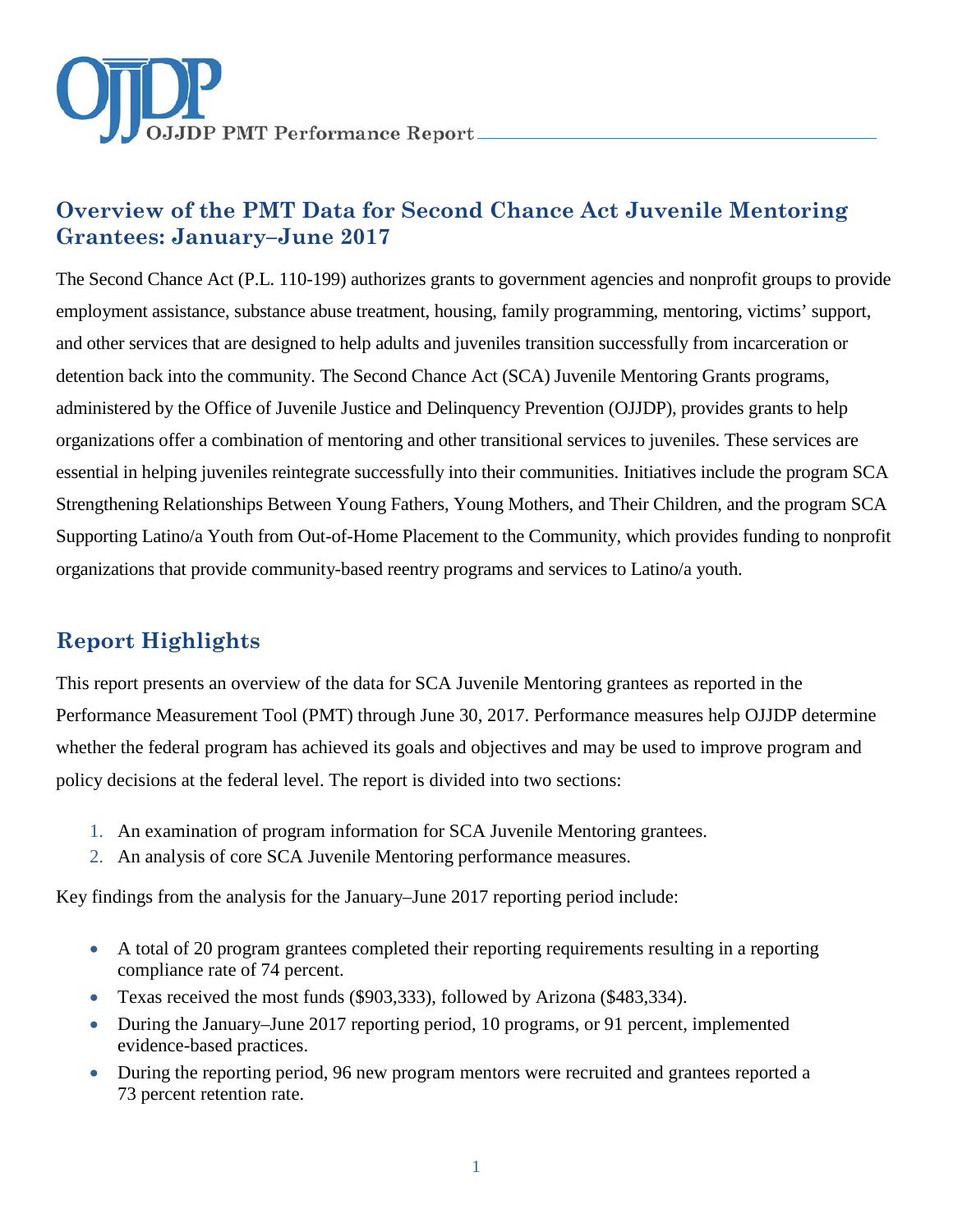- In the short term<sup>[1](#page-1-0)</sup>, 23 percent of program youth had technical violations and 19 percent of youth were adjudicated for a new offense during the reporting period.
- Overall, 62 percent of program youth had a desired change in the targeted behavior in the short term.

# **1. Examination of Program Information**

Grantees are required to report semi-annually for each active federal award. Table 1, below, presents the reporting compliance rate for grantees reporting for the January–June 2017 reporting period. As the table illustrates, 20 grantees completed reporting requirements for the reporting period, resulting in a compliance rate of 74 percent.<sup>[2](#page-1-1)</sup>

**Table 1. Status of Grantee Reporting: January–June 2017**

| Data Reporting Period | <b>Status</b>      |             |                 |       |  |
|-----------------------|--------------------|-------------|-----------------|-------|--|
|                       | <b>Not Started</b> | In Progress | <b>Complete</b> | Total |  |
| January-June 2017     |                    |             | 20              | 27    |  |

Table 2 presents aggregate demographic data for populations served by grantees, including race/ethnicity, gender, and age, as well as the number of operational grantees<sup>[3](#page-1-2)</sup> serving each population. Program services target specific populations and include approaches specifically designed to meet the needs of the intended population (e.g., gender-specific, culturally based, and developmentally appropriate services). Most grantees reported serving Black/African American youth and Hispanic or Latino youth followed by White/Caucasian. Grantees are also focused on prevention with most grantees  $(n = 10)$  reporting they served youth who are categorized as at-risk populations with no prior offenses.

 $\overline{a}$ 

<span id="page-1-0"></span><sup>&</sup>lt;sup>1</sup> Short term outcomes refer to benefits or changes that youth experience while enrolled in the program for 0 to 6 months after completing the program's requirements. Long term outcomes are measured from 6 to 12 months after that participant completes program requirements.

<span id="page-1-1"></span> $2$  Of the 20 grantees who completed reporting requirements, only 11 were operational during the reporting period, meaning they expended grant funds toward program activities. Grantees that were not operational did not provide services and were thus excluded from the analysis of performance measures.

<span id="page-1-2"></span><sup>&</sup>lt;sup>3</sup> Grantees that were not operational did not provide services and were excluded from the data analysis.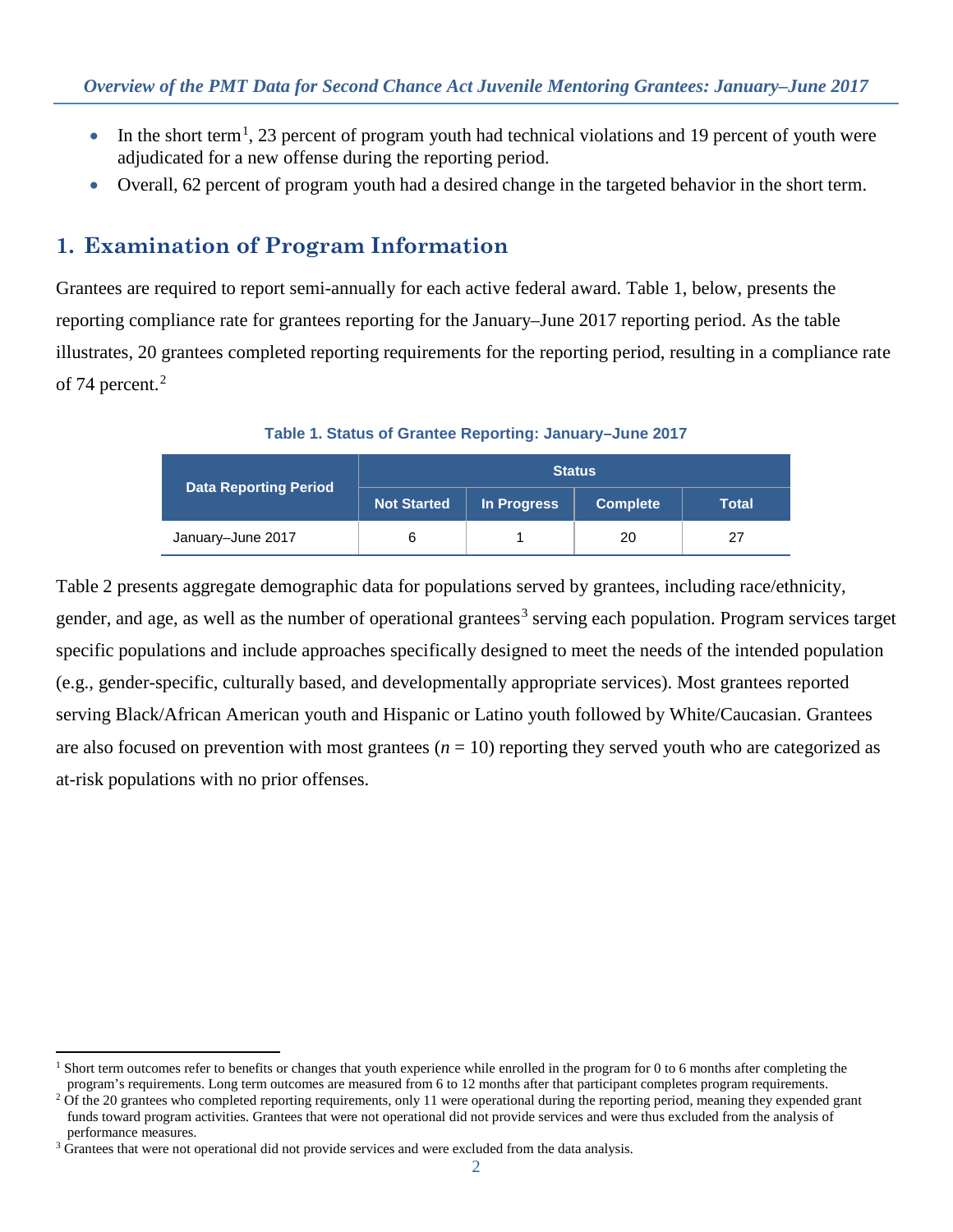|  | Table 2. Number of Grantees Serving Target Populations ( $n = 11$ ): January-June 2017 |  |
|--|----------------------------------------------------------------------------------------|--|
|--|----------------------------------------------------------------------------------------|--|

| <b>Population Served</b>                      | $\mathbf n$    | <b>Population Served</b>             | $\mathbf n$    |
|-----------------------------------------------|----------------|--------------------------------------|----------------|
| <b>Race/Ethnicity</b>                         |                | Gender                               |                |
| American Indian/Alaska Native                 | 1              | Male                                 | 9              |
| Asian                                         | $\overline{2}$ | Female                               | 5              |
| <b>Black/African American</b>                 | 6              | Youth population not served directly | 5              |
| Hispanic or Latino (of any race)              | 6              | Age                                  |                |
| Native Hawaiian and<br>Other Pacific Islander | $\overline{2}$ | $0 - 10$                             | 0              |
| Other Race                                    | 1              | $11 - 18$                            | 4              |
| White/Caucasian                               | 5              | Over 18                              | 7              |
| Caucasian/Non-Latino                          | 3              | Youth population not served directly | 5              |
| Youth population not served directly          | 5              | <b>Geographic Area</b>               |                |
| <b>Justice System Status</b>                  |                | Rural                                | 3              |
| At-Risk Population<br>(no prior offense)      | 10             | Suburban                             | 1              |
| <b>First Time Offenders</b>                   | 8              | Tribal                               |                |
| <b>Repeat Offenders</b>                       | 9              | Urban                                | 6              |
| Sex Offenders                                 | 0              | Youth population not served directly | 6              |
| <b>Status Offenders</b>                       | 6              | <b>Other</b>                         |                |
| <b>Violent Offenders</b>                      | 6              | <b>Mental Health</b>                 | 5              |
| Youth population not<br>served directly       | 5              | Substance Abuse                      | $\overline{7}$ |
|                                               |                | Truant/Dropout                       | 5              |

## *1.1 Evidence-Based Programming and Funding Information*

OJJDP encourages grantees to use evidence-based practices in their programs. Evidence-based programs and practices include program models that have been shown, through rigorous evaluation and replication, to be

effective at preventing or reducing juvenile delinquency or related risk factors. During the January–June 2017 reporting period, 91 percent  $(n = 10)$  of federal funds used by SCA Juvenile Mentoring grantees implemented evidence-based programs and practices, totaling \$4,310,641.

#### **Figure 1. Grantees Implementing Evidence-Based Programs and/or Practices (***n* **= 11): January–June 2017**

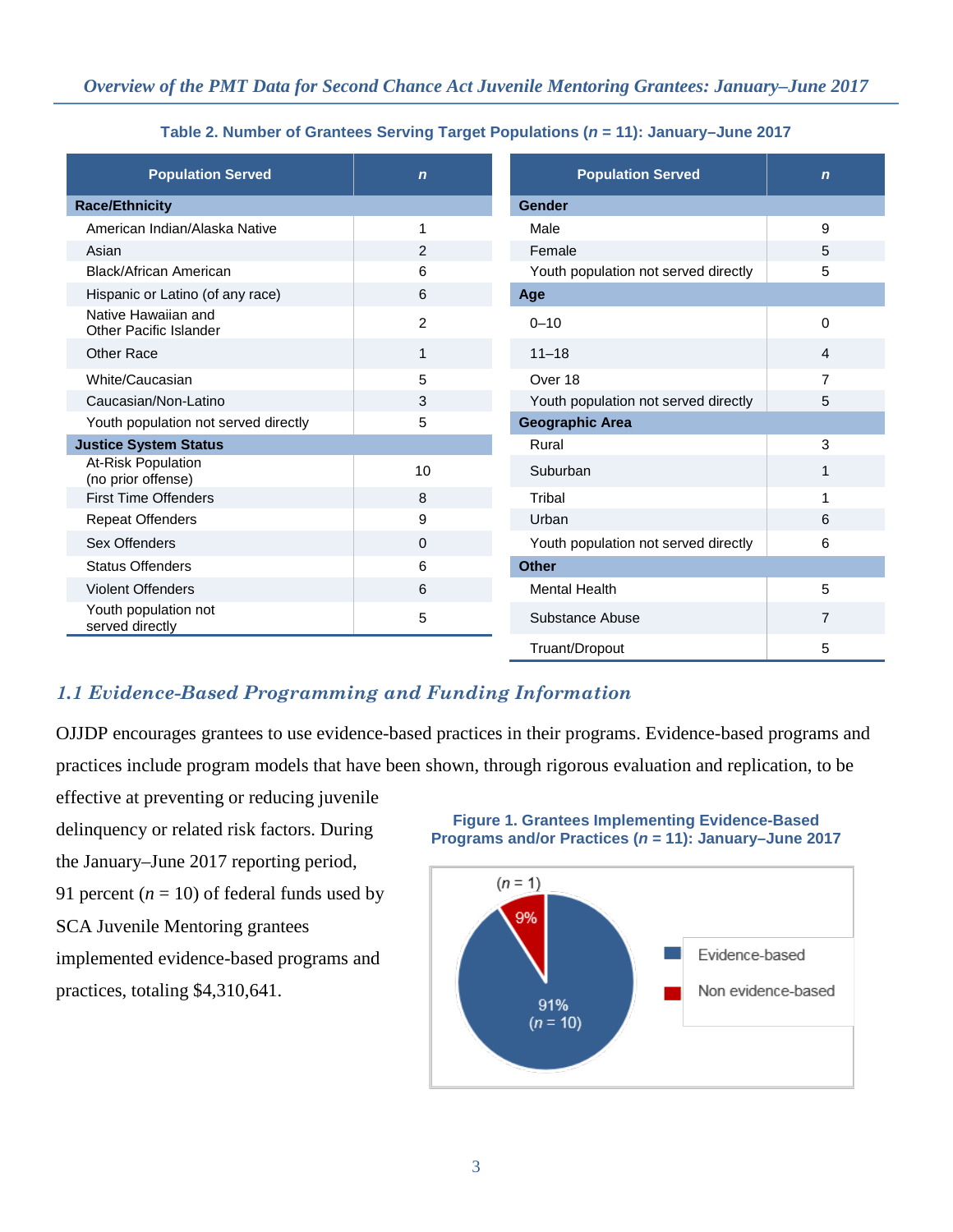In examining SCA Juvenile Mentoring grant amounts by state or district for the most recent reporting period, Texas received the most funds (\$903,333), followed by Arizona (\$483,334). A more comprehensive comparison of grant amounts is shown in table  $3<sup>4</sup>$  $3<sup>4</sup>$  $3<sup>4</sup>$ 

| <b>State</b> | Number of<br><b>Awards</b> | <b>Amount Awarded</b> | <b>State</b> | Number of<br><b>Awards</b> | <b>Amount Awarded</b> |
|--------------|----------------------------|-----------------------|--------------|----------------------------|-----------------------|
| ТX           | 2                          | \$903,333             | ΚY           |                            | \$420,000             |
| AZ           |                            | \$483,334             | <b>OR</b>    |                            | \$420,000             |
| CА           |                            | \$483,333             | <b>NM</b>    |                            | \$419,999             |
| MA           |                            | \$483,333             | HI           |                            | \$419,068             |
| CТ           |                            | \$420,000             | VA           |                            | \$341,575             |

| Table 3. Grant Amount by State or District (Dollars): January-June 2017 |  |  |
|-------------------------------------------------------------------------|--|--|
|                                                                         |  |  |

## **2. Analysis of Performance Measures**

Grantees reported on a number of performance measures, including core measures that are related to OJJDP's mission to provide national leadership, coordination, and resources to prevent and respond to juvenile delinquency and victimization. Core measures include "number of youth served" and "number of youth served with an evidence-based program or practice." Of the 367 youth served by SCA Juvenile Mentoring grantees, 351, or 96 percent, were served using an evidence-based program or practice (see table 4). Other measures that grantees collect data for are number of youth who successfully exit the program. As table 4 reveals, 36 percent of eligible youth  $(n = 41)$  exited programs after completing program requirements. Each grantee defines the requirements needed for a youth to complete each program. Sometimes a program cannot be completed in the 6 months represented by the reporting period. For example, in one program, youth have to complete 9 months of mentoring to be considered successful. If a youth exits such a program for any reason before 9 months of mentoring is complete, he or she is considered unsuccessful. The lack of a shorter term definition for program completion therefore decreases the overall program completion rate.

| Table 4. Performance Measures for Program Youth Served/Completing Program Requirements: January-June 2017 |  |  |
|-----------------------------------------------------------------------------------------------------------|--|--|
|-----------------------------------------------------------------------------------------------------------|--|--|

| <b>Performance Measure</b>                                                    | <b>Number of Youth</b> | <b>Completed</b> | Percentage |
|-------------------------------------------------------------------------------|------------------------|------------------|------------|
| Program youth served <sup>5</sup>                                             | 367                    | N/A              | N/A        |
| Program youth served using an evidence-based program or practice <sup>6</sup> | 351                    | N/A              | 96%        |
| Program youth completing program requirements <sup>7</sup>                    | 114                    | 41               | 36%        |

<span id="page-3-0"></span> $\ddot{ }$ <sup>4</sup> The amounts represent the grant program for the life of the award, regardless of when it was awarded, and these amounts do not account for how much funding has been spent during the reporting period.

<span id="page-3-1"></span><sup>5</sup> Ten grantees reported on this measure.

<span id="page-3-2"></span><sup>6</sup> Ten grantees reported on this measure.

<span id="page-3-3"></span><sup>7</sup> Seven grantees reported on this measure.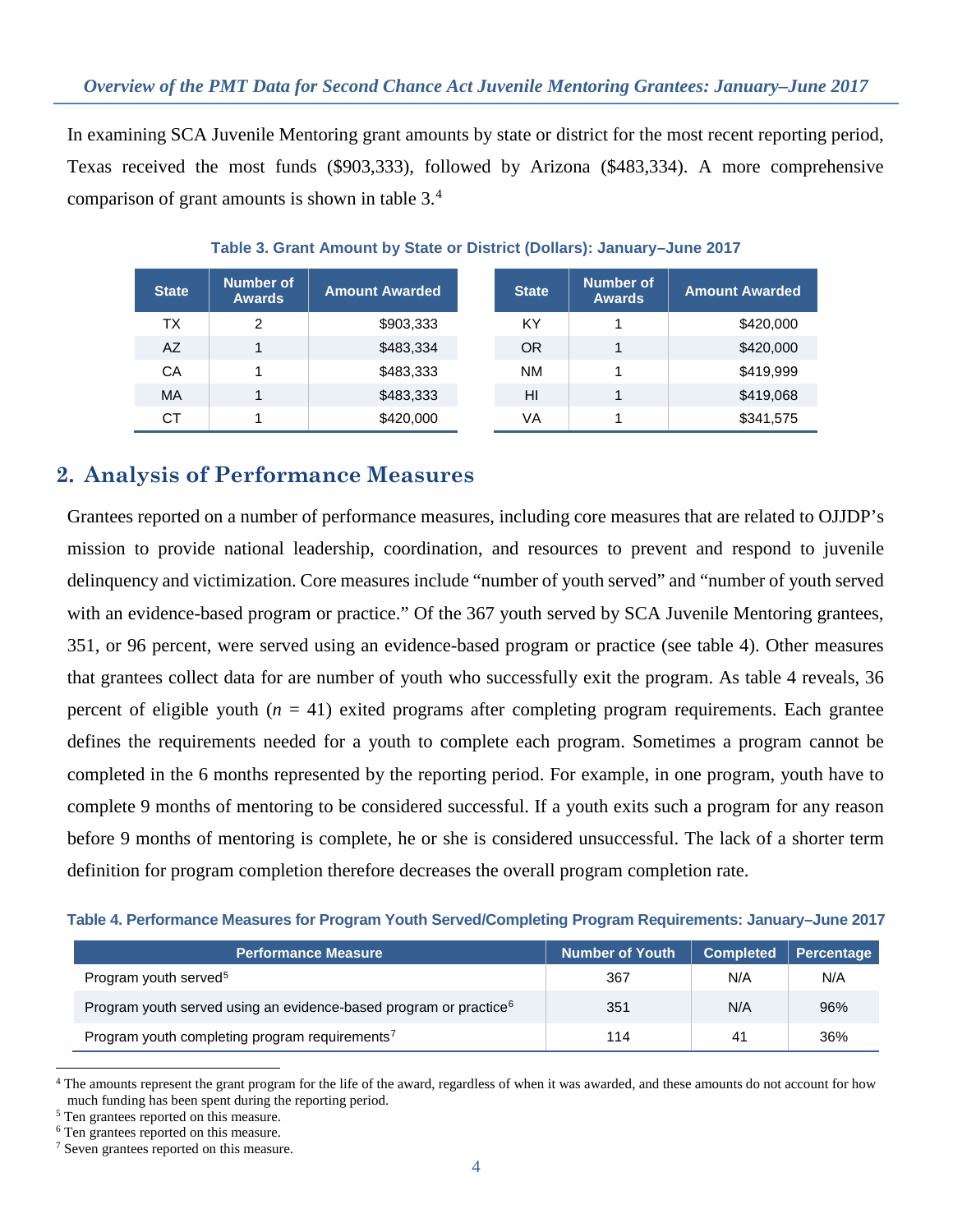Performance measure data about the program mentors were also collected. During the reporting period, 96 new program mentors were recruited. Grantees reported that 59 out of 62 mentors, or 95 percent, who began training successfully completed training during the reporting period. Moreover, of those mentors tracked for increased knowledge following training, 100 percent reported that they learned more about their program after completing training.

| <b>Performance Measure</b>                                             | <b>Number of Youth</b> | <b>Completed</b> | <b>Percentage</b> |
|------------------------------------------------------------------------|------------------------|------------------|-------------------|
| Program mentors recruited <sup>8</sup>                                 | 96                     | N/A              | N/A               |
| Mentors successfully completing training <sup>9</sup>                  | 62                     | 59               | 95%               |
| Trained mentors with increased knowledge of program area <sup>10</sup> | 54                     | 54               | 100%              |

**Table 5. Performance Measures for Program Mentor Recruiting and Training: January–June 2017**

Finally, grantees reported on the number of program mentors retained by the program within the reporting period. Recruiting and retaining mentors is a major challenge for mentoring organizations, and research has shown that individuals are more likely to remain in mentoring programs if they feel adequately prepared to serve as mentors.<sup>[11](#page-4-3)</sup> The mentor retention rate was 73 percent during the reporting period (table 6). Collaboration with active partners also helps mentoring programs succeed. Active partners represent the following types of groups: nonprofit service organizations and/or faith-based organizations, private industries, secondary education providers, postsecondary education providers, or vocational training providers. One hundred percent  $(n = 11)$  of SCA Juvenile Mentoring programs reported having such partners during the reporting period.

| Table 6. Performance Measures for Mentor Retention Rate and Active Partners: January–June 2017 |  |
|------------------------------------------------------------------------------------------------|--|
|------------------------------------------------------------------------------------------------|--|

| <b>Performance</b><br><b>Measure</b>                     | <b>Number of</b><br><b>Mentors/Mentoring Programs</b> | Number of Active<br><b>Mentors/Active Partners</b> | <b>Percentage</b> |
|----------------------------------------------------------|-------------------------------------------------------|----------------------------------------------------|-------------------|
| Mentor retention rate <sup>12</sup>                      | 89 mentors                                            | 65 active mentors <sup>13</sup>                    | 73%               |
| Mentoring programs<br>with active partners <sup>14</sup> | 11 mentoring programs                                 | 11 mentoring programs<br>with active partners      | 100%              |

<span id="page-4-0"></span> $\ddot{ }$ 8 Ten grantees reported on this measure. 9 Nine grantees reported on this measure.

<span id="page-4-1"></span>

<span id="page-4-3"></span><span id="page-4-2"></span><sup>&</sup>lt;sup>10</sup> Eight grantees reported on this measure.<br><sup>11</sup>See Adrienne Fernandes-Alcantara. Vulnerable Youth: Federal Mentoring Programs and Issues, (Congressional Research Service, 2017) <https://fas.org/sgp/crs/misc/RL34306.pdf>

<span id="page-4-4"></span><sup>&</sup>lt;sup>12</sup> Eight grantees reported on this measure.

<span id="page-4-6"></span><span id="page-4-5"></span><sup>&</sup>lt;sup>13</sup> Active mentors are the number of mentors retained during the reporting period.  $14$  Nine grantees reported on this measure.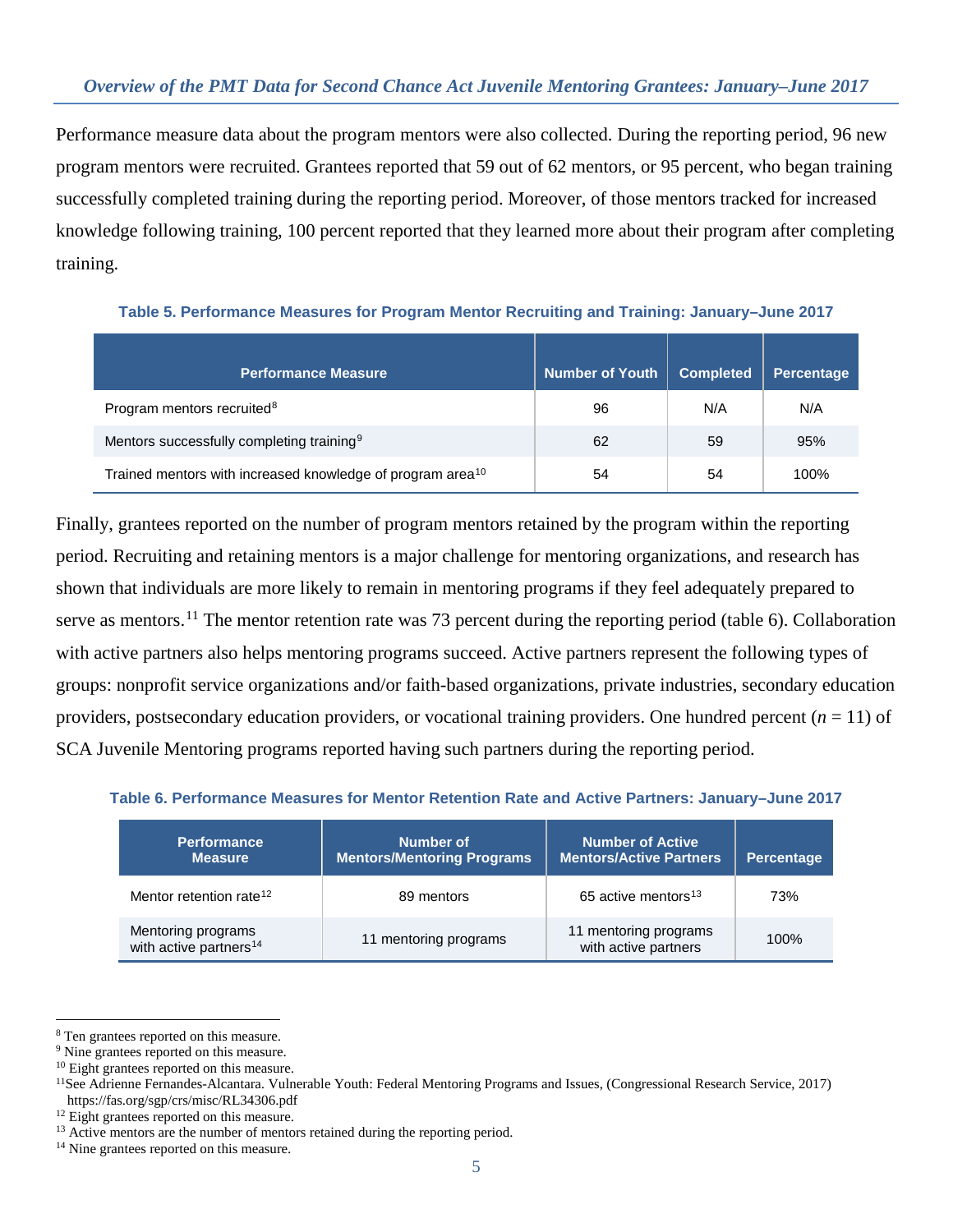The success of the SCA Juvenile Mentoring grant programs is also measured by the reoffending rates of the program youth. Grantees reported the number of youth adjudicated for a short term violation of the terms of their supervision, commonly referred to as a technical violation, and the number of youth adjudicated for a new delinquent offense during the reporting period. Technical violations and actual new adjudications are measured separately to allow for a better understanding of the population being served by the grant. As shown in table 7, 146 youth were tracked for technical violations. Of those, 19 youth were committed to a juvenile residential facility, one youth was sentenced to adult prison, and 14 youth received some other sentence. Overall, 23 percent of program youth had technical violations during the reporting period.

### **Table 7. Adjudications for Technical Violations for Program Youth: January–June 2017**

| Performance Measure <sup>15</sup>                          | <b>Number of Youth</b> | <b>Percentage</b> |
|------------------------------------------------------------|------------------------|-------------------|
| Program youth tracked (short term outcome)                 | 146                    | N/A               |
| Program youth committed to a juvenile residential facility | 19                     | 13%               |
| Youth sentenced to adult prison                            |                        | $< 1\%$           |
| Youth who received some other sentence                     | 14                     | 10%               |
| Total                                                      | 34/146                 | 23%               |

As shown in table 8, of the 171 program youth who were tracked for adjudication for a new delinquent offense, 19 percent (*n* = 32) were adjudicated during the reporting period. This includes program youth committed to a juvenile residential facility and youth sentenced to adult prison.

### **Table 8. Recidivism Measures for Program Youth Tracked: January–June 2017**

| Performance Measure <sup>16</sup>                            | Number of Youth | <b>Percentage</b> |
|--------------------------------------------------------------|-----------------|-------------------|
| Program youth tracked for adjudications (short term outcome) | 171             | N/A               |
| Program youth committed to a juvenile residential facility   | 10              | 6%                |
| Youth sentenced to adult prison                              | 12              | 7%                |
| Youth given some other sentence                              | 10              | 6%                |
| Total                                                        | 32/171          | 19%               |

Grantees also provided youth with substance-use counseling and mental-health and housing services (figure 2). Of the 81 youth identified as needing substance-use counseling, 59 youth, or 73 percent, actually received this service. In addition, half of eligible youth  $(n = 31)$  received mental-health services, and 31 percent  $(n = 8)$  of youth in need of housing successfully found housing during the reporting period. The number of youth assessed

 $\ddot{ }$ 

<span id="page-5-0"></span><sup>&</sup>lt;sup>15</sup> Six grantees reported on this measure.

<span id="page-5-1"></span><sup>&</sup>lt;sup>16</sup> Eight grantees reported on this measure.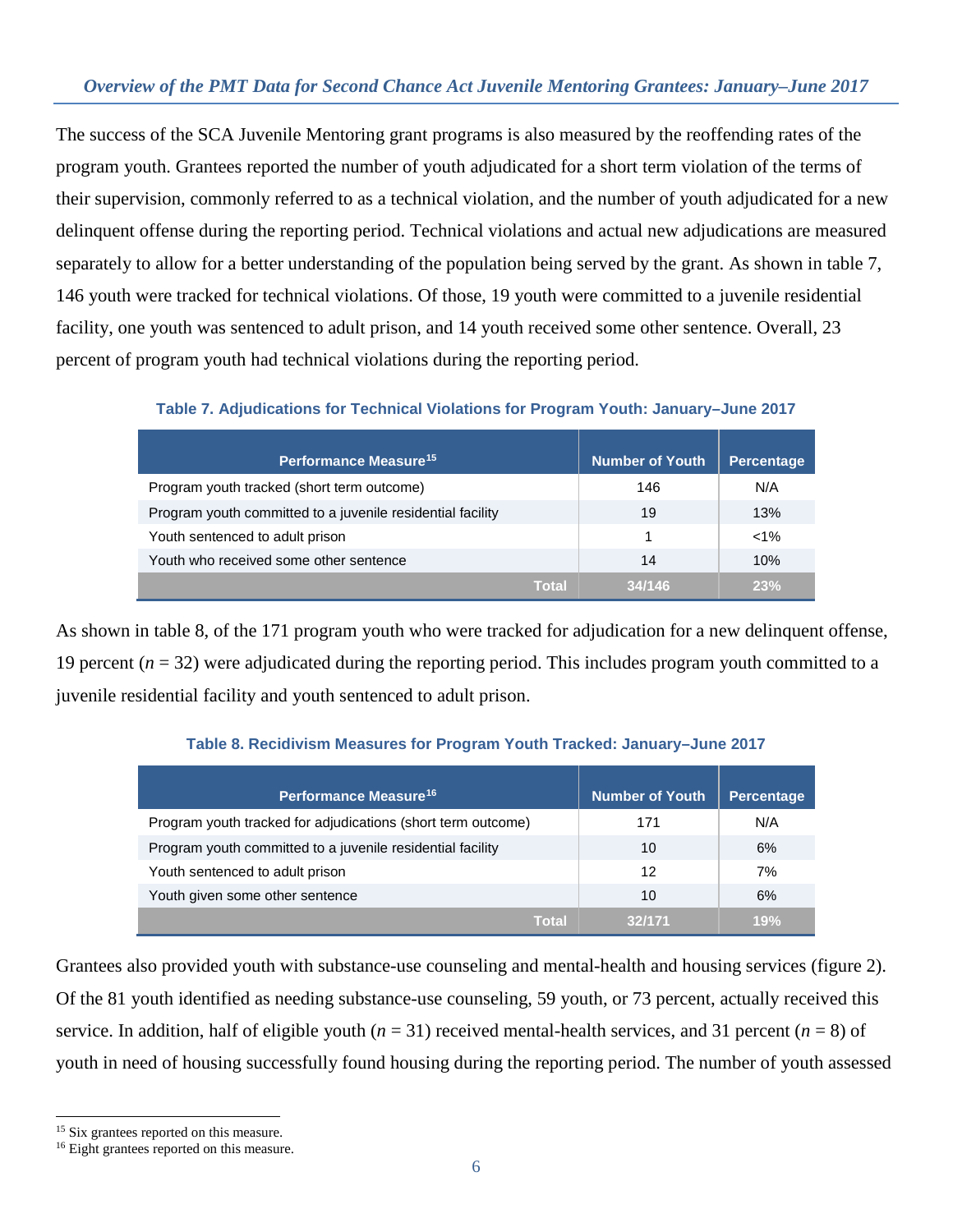as needing services compared with the actual enrollment in the provided services could differ within the reporting cycle. Youth may have been assessed in a prior reporting period, and actual enrollment could be delayed into a future reporting period. In addition, SCA Juvenile Mentoring programs also accept referrals for participants who have been assessed from another agency. These two factors contribute to the variation in the number of participants assessed as needing various services compared with the number enrolled.



**Figure 2. Program Youth Needing Services Versus Those Enrolled, by Type of Service: January–June 2017**

Table 9 presents program data on youth whose selected target behaviors improved in the short term. A target behavior is one that a grantee has chosen to track for youth served by a particular program; it measures a "positive" change in a behavior such as social competence, family relationships, antisocial behavior, and community involvement. The largest percentage of youth served for a target behavior experienced a positive change in community involvement (96 percent) followed by prosocial behavior (89 percent). Overall, 62 percent of program youth had a desired change in the targeted behavior.

|  | Table 9. Change in Short Term Target Behaviors Among Program Youth: January-June 2017 |  |  |
|--|---------------------------------------------------------------------------------------|--|--|
|  |                                                                                       |  |  |

| <b>Target Behavior</b>              | <b>Youth Served</b> | <b>Youth with Intended</b><br><b>Behavior Change</b> | <b>Percentage of Youth with</b><br><b>Intended Behavior Change</b> |
|-------------------------------------|---------------------|------------------------------------------------------|--------------------------------------------------------------------|
| Community Involvement               | 90                  | 86                                                   | 96%                                                                |
| <b>Prosocial Behavior</b>           | 62                  | 55                                                   | 89%                                                                |
| Perception of Social Support        | 34                  | 25                                                   | 74%                                                                |
| <b>Family Relationships</b>         | 111                 | 68                                                   | 61%                                                                |
| Social Competence                   | 93                  | 56                                                   | 60%                                                                |
| <b>Antisocial Behavior</b>          | 59                  | 24                                                   | 41%                                                                |
| Substance Use                       | 20                  | 5                                                    | 25%                                                                |
| <b>Positive Parenting Behaviors</b> | 75                  | 18                                                   | 24%                                                                |
| <b>Total</b>                        | 544                 | 337                                                  | 62%                                                                |